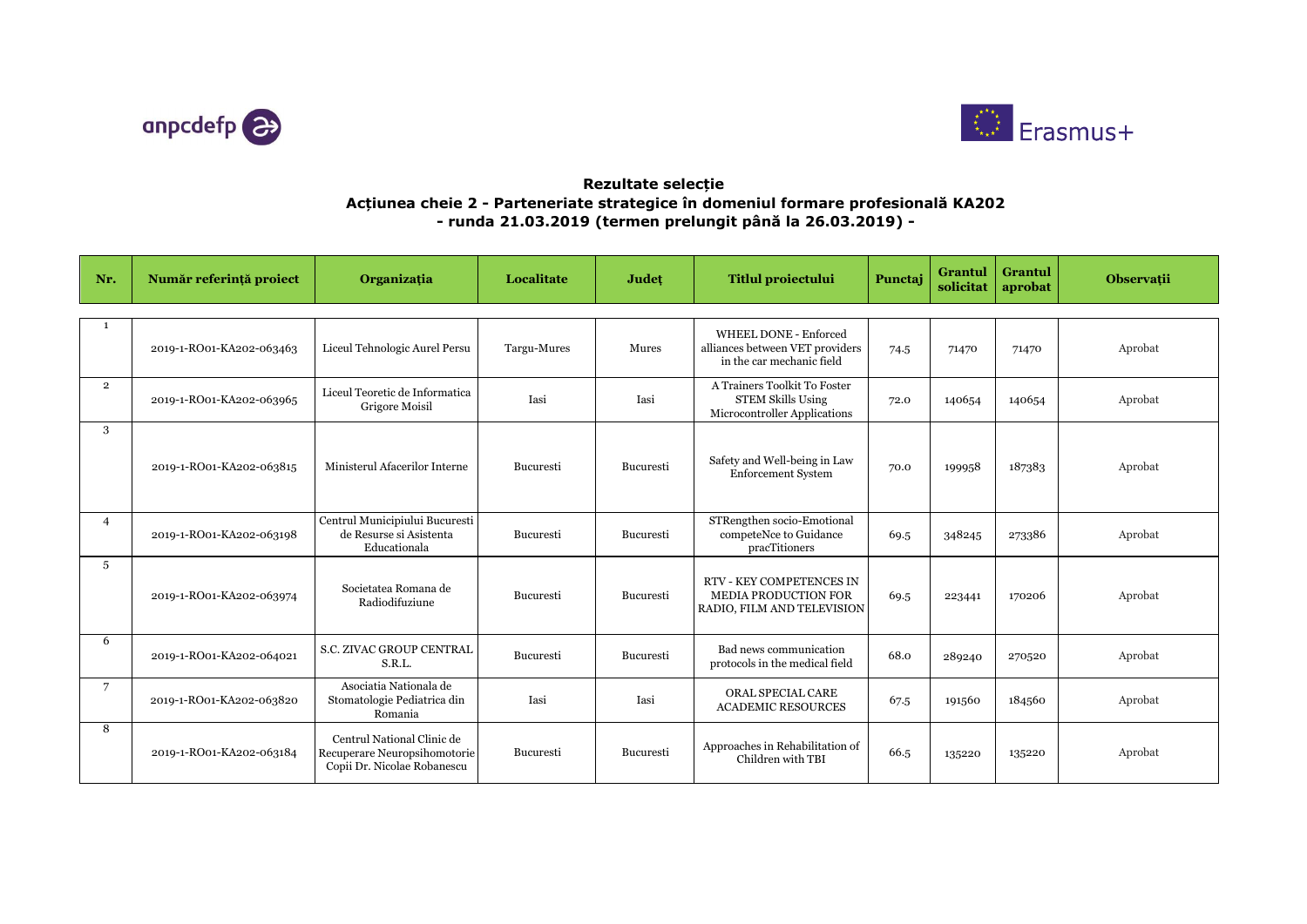| 9  | 2019-1-RO01-KA202-063040 | Liceul Tehnologic Dimitrie<br>Leonida                                                               | Iasi                 | Iasi      | SUstainability and Social<br>responsibility compeTences to<br>eAse VET students' work<br><b>INsertion</b>                              | 66.0 | 134762 | 130967 | Aprobat |
|----|--------------------------|-----------------------------------------------------------------------------------------------------|----------------------|-----------|----------------------------------------------------------------------------------------------------------------------------------------|------|--------|--------|---------|
| 10 | 2019-1-RO01-KA202-063844 | Asociatia Socio-Culturala<br>Sfantul Ioan Botezatorul<br>Berbesti                                   | Berbesti             | Valcea    | <b>INCLUSIVE TOURISM SERVICE</b>                                                                                                       | 65.5 | 201719 | 187016 | Aprobat |
| 11 | 2019-1-RO01-KA202-063927 | Liceul cu Program Sportiv                                                                           | Botosani             | Botosani  | Sport, Health, Education for Long<br>Life                                                                                              | 65.5 | 240006 | 230331 | Aprobat |
| 12 | 2019-1-RO01-KA202-063055 | Consiliul National al<br>Intreprinderilor Private Mici si<br>Mijlocii din Romania - filiala<br>Arad | Arad                 | Arad      | <b>MASTERS</b> - Make<br>ApprenticeShip aTtractive in<br>European SMEs                                                                 | 65.0 | 221379 | 163185 | Aprobat |
| 13 | 2019-1-RO01-KA202-063170 | PATRONATUL ROMAN DIN<br>INDUSTRIA DE MORARIT,<br>PANIFICATIE SI PRODUSE<br><b>FAINOASE ROMPAN</b>   | Bucuresti            | Bucuresti | Let's produce new functional<br>bakery products for people with<br>digestive disorders                                                 | 65.0 | 175432 | 151930 | Aprobat |
| 14 | 2019-1-RO01-KA202-063724 | Colegiul Tehnic Cibinium                                                                            | Sibiu                | Sibiu     | Guidance strategies in the Digital<br>Era - Serious gaming for SMART<br>educational choices for life -<br><b>SMART &amp; STEAM VET</b> | 65.0 | 250052 | 169862 | Aprobat |
| 15 | 2019-1-RO01-KA202-063044 | <b>Travel Hospitality Events</b><br>Management                                                      | Bucuresti            | Bucuresti | <b>Empowerment of Tourism</b><br>Marketing in Rural Areas                                                                              | 64.5 | 295110 | 226380 | Aprobat |
| 16 | 2019-1-RO01-KA202-063082 | Asociatia Comunelor din<br>Romania - Filiala Judetului<br>Calarasi                                  | com. Stefan cel Mare | Calarasi  | Rural + - Better opportunities<br>though skill growth                                                                                  | 64.5 | 156405 | 143960 | Aprobat |
| 17 | 2019-1-RO01-KA202-064007 | Fundatia Ecologica Green                                                                            | Iasi                 | Iasi      | Exchange of good practices for<br>excellence                                                                                           | 64.5 | 160115 | 154405 | Aprobat |
| 18 | 2019-1-RO01-KA202-063954 | S.C. TRAINIFIQUE S.R.L.                                                                             | Bucuresti            | Bucuresti | Zooming Expressions Unitary<br>Study                                                                                                   | 64.5 | 213795 | 198480 | Aprobat |
| 19 | 2019-1-RO01-KA202-063211 | UNIVERSITATEA DUNAREA<br>DE JOS DIN GALATI                                                          | Galati               | Galati    | GAMification tEchniqueS for<br>entrepreneurial vet Teachers                                                                            | 64.0 | 195047 | 154282 | Aprobat |
| 20 | 2019-1-RO01-KA202-063245 | Muzeul Etnografic al<br>Transilvaniei                                                               | Cluj-Napoca          | Cluj      | Towards a Multisensory and<br>Inclusive Museum for Individuals<br>with Sensory Disabilities                                            | 64.0 | 411062 | 246457 | Aprobat |
| 21 | 2019-1-RO01-KA202-063343 | UNIVERSITATEA DIMITRIE<br>CANTEMIR DIN TARGU-<br><b>MURES</b>                                       | Targu-Mures          | Mures     | Future Work – how to equip<br>trainers with competences to<br>provide learners with skills for<br>agile and digital work               | 64.0 | 223163 | 183704 | Aprobat |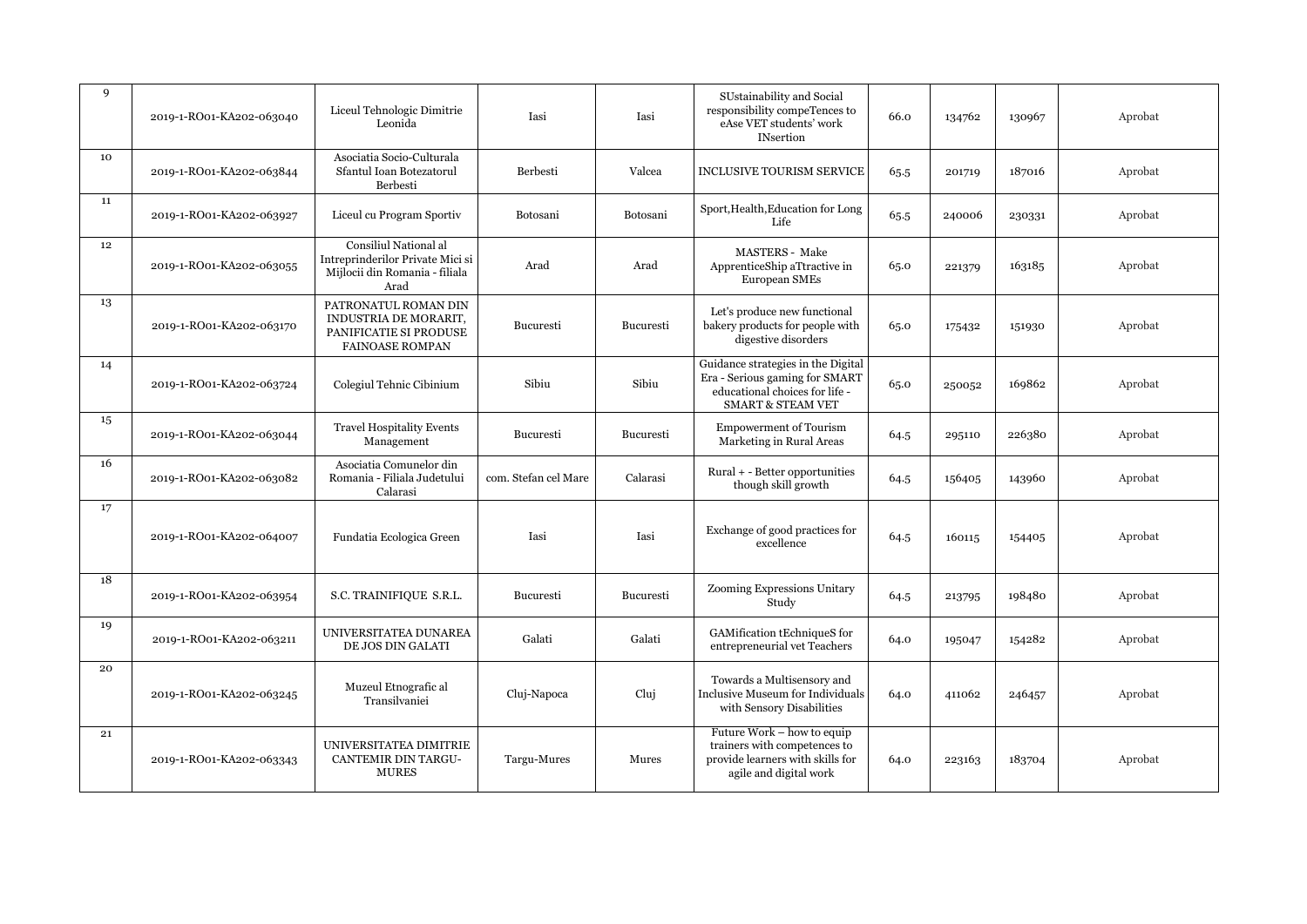| 22 | 2019-1-RO01-KA202-063957 | Asociatia Suntem Diferiti                                   | Iasi                        | Iasi      | EFFECTIVE METHODOLOGY<br>OF TEACHING FOR CHILDREN<br>WITH ASD FROM<br>MAINSTREAM SCHOOLS                                                                                                  | 64.0 | 227980 | 227980       | Aprobat                        |
|----|--------------------------|-------------------------------------------------------------|-----------------------------|-----------|-------------------------------------------------------------------------------------------------------------------------------------------------------------------------------------------|------|--------|--------------|--------------------------------|
| 23 | 2019-1-RO01-KA202-063250 | UNIVERSITATEA OVIDIUS<br><b>DIN CONSTANTA</b>               | Constanta                   | Constanta | SOCIAL ECONOMY IN THE<br>EUROPEAN RURAL AREAS - A<br>LEARNING PARTNERSHIP                                                                                                                 | 63.5 | 212049 | 196839       | Rezerva                        |
| 24 | 2019-1-RO01-KA202-063696 | Centrul Judetean de Resurse si<br>Asistenta Educationala    | Suceava                     | Suceava   | E-Pairs - MENTORING SYSTEM<br>FOR YOUTH WITH<br><b>DISABILITIES</b>                                                                                                                       | 63.0 | 251926 | 193676       | Rezerva                        |
| 25 | 2019-1-RO01-KA202-063143 | S.C. Travel Hospitality Events<br>Management S.R.L.         | Bucuresti                   | Bucuresti | Healthy Life by Stress<br>Management                                                                                                                                                      | 62.5 | 297230 | $\mathbf{o}$ | Respins - fonduri insuficiente |
| 26 | 2019-1-RO01-KA202-063515 | Asociatia de Sudura din<br>Romania                          | Timisoara                   | Timis     | European Adhesive Inspector<br>(EAI) - new recognized<br>qualification gathering required<br>competences for bonds inspection                                                             | 62.5 | 298200 | $\mathbf 0$  | Respins - fonduri insuficiente |
| 27 | 2019-1-RO01-KA202-063941 | Uniunea Generala a<br><b>Industriasilor Romani</b>          | <b>Bucuresti</b>            | Bucuresti | Development of a Training<br>Program for enhancing the<br>implementation of Corporate<br>Social Responsibility in SMEs<br>through Intergenerational and<br><b>Bidirectional Mentoring</b> | 62.5 | 282220 | $\mathbf{o}$ | Respins - fonduri insuficiente |
| 28 | 2019-1-RO01-KA202-063971 | Agentia pentru Dezvoltare<br>Regionala Nord-Est             | Piatra Neamt                | Neamt     | <b>ENJOYLIFE - Developing</b><br>innovative VET tools for human<br>resources working in SMART<br>ACCESSIBLE TOURISM sector                                                                | 62.5 | 389665 | $\mathbf 0$  | Respins - fonduri insuficiente |
| 29 | 2019-1-RO01-KA202-064005 | UNIVERSITATEA DUNAREA<br>DE JOS DIN GALATI                  | Galati                      | Galati    | A new international strategy for<br>Work-Based Learning and<br>APPrenticeships                                                                                                            | 62.0 | 245364 | $\mathbf 0$  | Respins - fonduri insuficiente |
| 30 | 2019-1-RO01-KA202-063038 | S.C. Ludor Engineering S.R.L.                               | Valea Adanca<br>(Miroslava) | Iasi      | ENSURE: dronE techNology for<br>SecURity sEctor                                                                                                                                           | 61.5 | 167205 | $\mathbf 0$  | Respins - fonduri insuficiente |
| 31 | 2019-1-RO01-KA202-063039 | Asociatia Moldova Apicola                                   | com. Barnova                | Iasi      | From classic to advanced<br>beekeeping technologies to boost<br>innovation & entrepreneurship in<br>EU apiculture sector                                                                  | 61.5 | 283601 | $\mathbf{O}$ | Respins - fonduri insuficiente |
| 32 | 2019-1-RO01-KA202-063496 | Asociatia de Dezvoltare<br>Economico-Sociala                | Curtea de Arges             | Arges     | CULT-US: CULTural heritage<br>institUtions and<br>internationalization Strategies                                                                                                         | 61.5 | 275452 | $\mathbf{o}$ | Respins - fonduri insuficiente |
| 33 | 2019-1-RO01-KA202-063894 | UNIVERSITATEA TEHNICA<br><b>GHEORGHE ASACHI DIN</b><br>IASI | Iasi                        | Iasi      | <b>BIM Educational and</b><br>Qualification Process: a new<br>approach                                                                                                                    | 61.5 | 371550 | $\mathbf 0$  | Respins - fonduri insuficiente |
| 34 | 2019-1-RO01-KA202-063874 | Asociatia Bridge Language<br>Study House                    | Cluj-Napoca                 | Cluj      | Online platform for learning<br>Polish, Romanian and Hungarian<br>as foreign language                                                                                                     | 61.0 | 73651  | $\mathbf 0$  | Respins - fonduri insuficiente |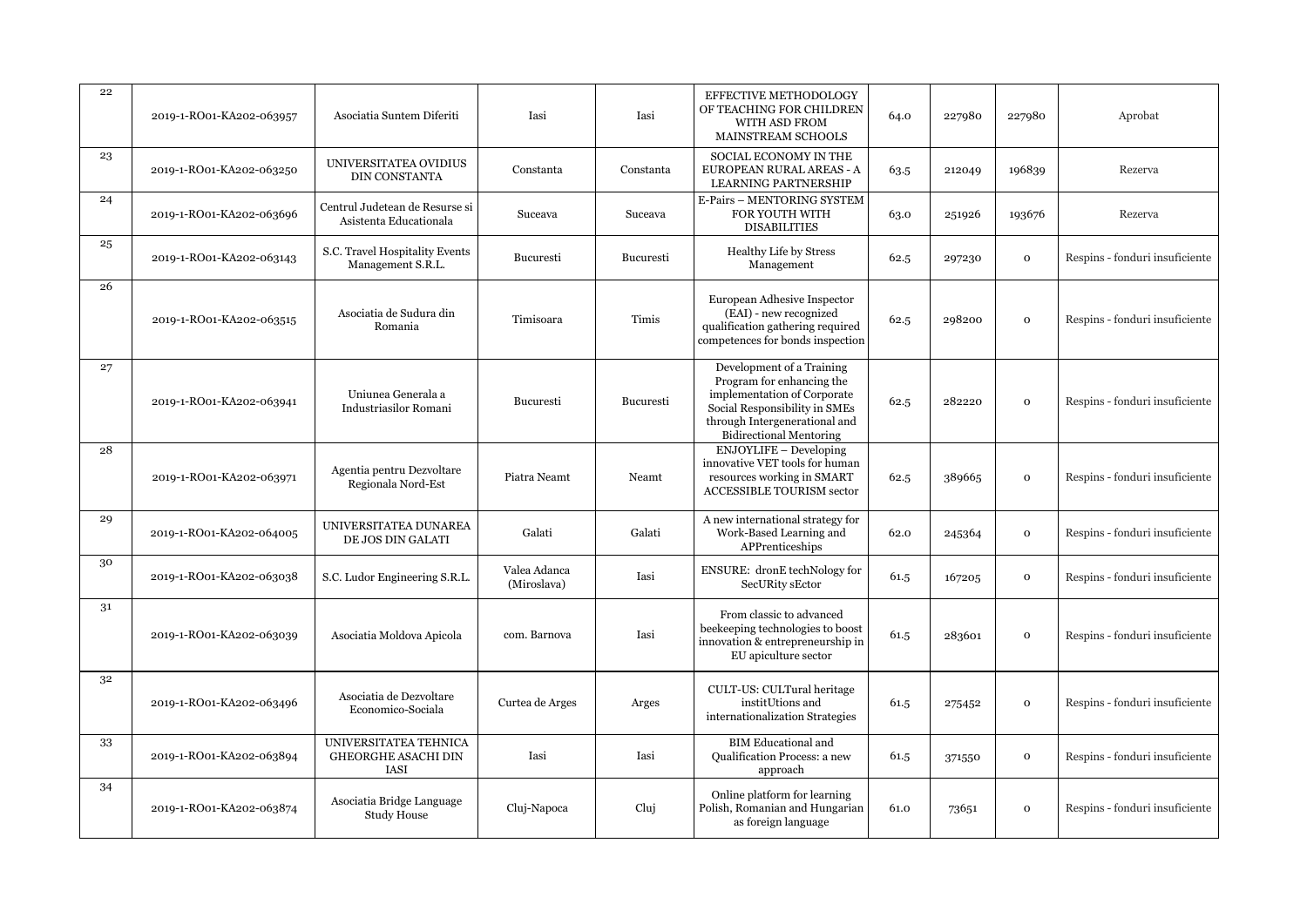| 35 | 2019-1-RO01-KA202-063813 | Asociatia Expert Psy - Asociatia<br>Psihologilor Specialisti                                                        | Bucuresti        | Bucuresti        | Professional tool for effective<br>career development                                                                                                    | 60.5 | 236735 | $\mathbf 0$  | Respins - fonduri insuficiente |
|----|--------------------------|---------------------------------------------------------------------------------------------------------------------|------------------|------------------|----------------------------------------------------------------------------------------------------------------------------------------------------------|------|--------|--------------|--------------------------------|
| 36 | 2019-1-RO01-KA202-063827 | Asociatia TEAM 4 Excellence                                                                                         | Constanta        | Constanta        | <b>Career Guidance for Professionals</b><br>in the Blue Economy                                                                                          | 60.5 | 160020 | $\mathbf O$  | Respins - fonduri insuficiente |
| 37 | 2019-1-RO01-KA202-063060 | S.C. ZIVAC GROUP CENTRAL<br>S.R.L.                                                                                  | <b>Bucuresti</b> | Bucuresti        | Psychological Resilience for<br><b>Emergency Responders</b>                                                                                              | 60.0 | 281660 | $\mathbf{o}$ | Respins - fonduri insuficiente |
| 38 | 2019-1-RO01-KA202-063103 | S.C. ASSIST SOFTWARE S.R.L                                                                                          | Suceava          | Suceava          | e-CARD Entrepreneur serious<br>game for low Skilled Young<br>people                                                                                      | 60.0 | 238985 | $\mathbf 0$  | Respins - fonduri insuficiente |
| 39 | 2019-1-RO01-KA202-063224 | INSTITUTUL NATIONAL DE<br>CERCETARE DEZVOLTARE<br>IN SUDURA SI INCERCARI<br>DE MATERIALE - ISIM<br><b>TIMISOARA</b> | Timisoara        | Timis            | Comprehensive Training in Robot<br>Welding                                                                                                               | 60.0 | 271103 | $\mathbf 0$  | Respins - fonduri insuficiente |
| 40 | 2019-1-RO01-KA202-063246 | Fundatia Worldskills Romania                                                                                        | Cluj-Napoca      | Cluj             | Skills competitions good practices<br>in Europe                                                                                                          | 60.0 | 87980  | $\mathbf 0$  | Respins - fonduri insuficiente |
| 41 | 2019-1-RO01-KA202-063741 | Colegiul Economic Ion Ghica                                                                                         | Targoviste       | Dambovita        | Adequate Learning Leads to<br>Passion                                                                                                                    | 60.0 | 87305  | $\mathbf 0$  | Respins - fonduri insuficiente |
| 42 | 2019-1-RO01-KA202-063807 | UNIVERSITATEA STEFAN<br>CEL MARE DIN SUCEAVA                                                                        | Suceava          | Suceava          | Digital Seeds: Drone technology<br>and digital skills for Skilling-up<br>low skilled farmers through VET                                                 | 60.0 | 176090 | $\mathbf 0$  | Respins - fonduri insuficiente |
| 43 | 2019-1-RO01-KA202-063906 | Colegiul Tehnic Emanuil<br>Ungureanu                                                                                | Timisoara        | Timis            | DOUBLE FEEDBACK LOOP for<br>a better QUALITY of VET                                                                                                      | 60.0 | 231748 | $\mathbf 0$  | Respins - fonduri insuficiente |
| 44 | 2019-1-RO01-KA202-063976 | Ordinul Asistentilor Medicali<br>Generalisti, Moaselor si<br>Asistentilor Medicali din<br>Romania - Filiala Iasi    | Iasi             | Iasi             | Ale3andria - 3D medical digital<br>models repository and specific<br>training to strengthen EU health<br>professionals training and<br>education         | 60.0 | 249676 | $\mathbf 0$  | Respins - fonduri insuficiente |
| 45 | 2019-1-RO01-KA202-063985 | Centrul pentru Politici Durabile<br>Ecopolis                                                                        | Bucuresti        | <b>Bucuresti</b> | DEVELOPMENT OF A GAME<br><b>BASED TRAINING PROGRAM</b><br><b>FOR ENHANCING</b><br>COLLABORATIVE SOCIAL<br>ENTREPRENEURSHIP IN THE<br>ELDERLY CARE SECTOR | 60.0 | 299780 | $\mathbf 0$  | Respins - fonduri insuficiente |
| 46 | 2019-1-RO01-KA202-064022 | Colegiul Tehnic Mihai Bacescu                                                                                       | Falticeni        | Suceava          | New Innovative Pathways in<br>Professional Education and<br>Training                                                                                     | 60.0 | 192050 | $\mathbf 0$  | Respins - fonduri insuficiente |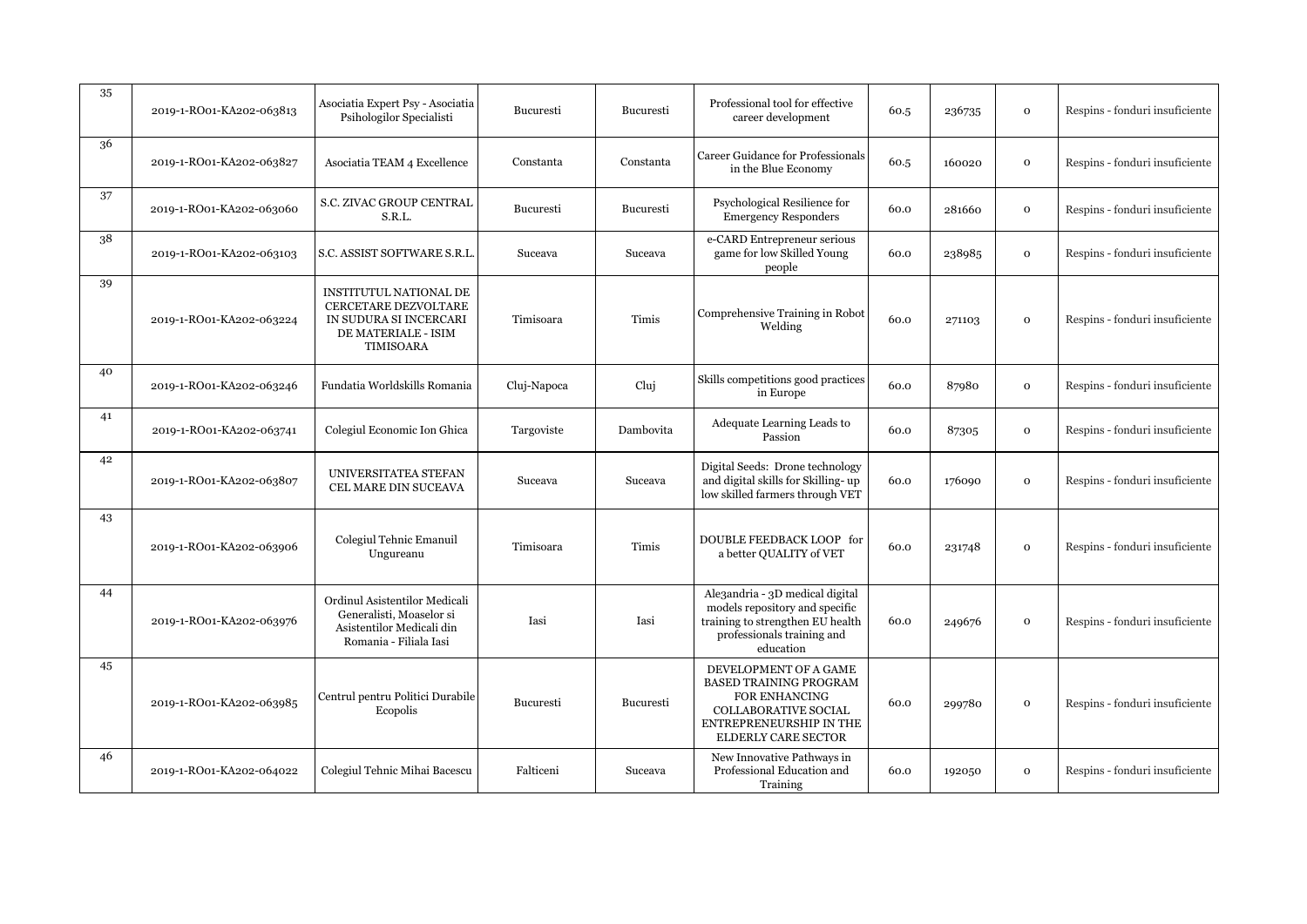| 47 | 2019-1-RO01-KA202-063917 | Liceul Tehnologic de<br>Transporturi Auto                                              | Targoviste       | Dambovita | Professionals of The Future                                                                               | 55.0 | 105888   | $\mathbf{o}$ | Respins - punctaj insuficient |
|----|--------------------------|----------------------------------------------------------------------------------------|------------------|-----------|-----------------------------------------------------------------------------------------------------------|------|----------|--------------|-------------------------------|
| 48 | 2019-1-RO01-KA202-063556 | Federatia Sindicatelor Libere<br>din Invatamant                                        | Bucuresti        | Bucuresti | MORE OPEN SCHOOLS TO<br><b>ACHIEVE INCLUSIVE</b><br><b>CLASSROOMS</b>                                     | 54.0 | 296496   | $\mathbf 0$  | Respins - punctaj insuficient |
| 49 | 2019-1-RO01-KA202-063199 | Asociatia de Dezvoltare<br>Economico-Sociala                                           | Curtea de Arges  | Arges     | Competitive development of<br>training packages and tools for<br>agrotourism<br>entrepreneurs             | 52.5 | 245870   | $\mathbf 0$  | Respins - punctaj insuficient |
| 50 | 2019-1-RO01-KA202-063810 | Asociatia Centrul de Dezvoltare<br>Arad                                                | Arad             | Arad      | ManaStress - Stress Management<br>for Healthier Health Professionals                                      | 51.0 | 240765   | $\mathbf{o}$ | Respins - punctaj insuficient |
| 51 | 2019-1-RO01-KA202-063145 | Centrul pentru Politici Durabile<br>Ecopolis                                           | <b>Bucuresti</b> | Bucuresti | SEriouS gAMes training for Social<br>Economy                                                              | 50.5 | 299837   | $\mathbf 0$  | Respins - punctaj insuficient |
| 52 | 2019-1-RO01-KA202-063321 | S.C. Integrated Corporate<br>Strategic Services S.R.L.                                 | <b>Bucuresti</b> | Bucuresti | Know Your Client                                                                                          | 50.5 | 215526   | $\mathbf 0$  | Respins - punctaj insuficient |
| 53 | 2019-1-RO01-KA202-063193 | S.C. EU-ROM Training and<br>Consultancy S.R.L.                                         | Bucuresti        | Bucuresti | Digital marketing Training for<br>entrepreneurs                                                           | 49.5 | 258428   | $\mathbf 0$  | Respins - punctaj insuficient |
| 54 | 2019-1-RO01-KA202-063853 | Asociatia pentru Excelenta in<br>Educatie Vocationala                                  | com. Dumbravita  | Timis     | Coaching and heartfulness<br>methods applied by teachers to<br>create a conscious learning<br>environment | 49.5 | 224521   | $\mathbf{o}$ | Respins - punctaj insuficient |
| 55 | 2019-1-RO01-KA202-063916 | S.C. EDUFOR S.R.L.                                                                     | Bucuresti        | Bucuresti | Digital entrepreneurs leading e-<br>business                                                              | 47.0 | 193757.7 | $\mathbf{o}$ | Respins - punctaj insuficient |
| 56 | 2019-1-RO01-KA202-063337 | <b>ASOCIATIA PROFESORILOR</b><br>DE SPECIALITATE IN<br>TEHNOLOGII- ASPECT              | Constanta        | Constanta | <b>INNOVATIVE TEACHING TO</b><br>MOTIVATE STUDENTS                                                        | 46.5 | 124489   | $\mathbf{o}$ | Respins - punctaj insuficient |
| 57 | 2019-1-RO01-KA202-063098 | Institutul National de Cercetare-<br>Dezvoltare pentru Biologie si<br>Nutritie Animala | <b>Balotesti</b> | Ilfov     | VET pentru Combaterea<br>Rezistentei Antimicrobiene in<br>Europa                                          | 46.0 | 212139   | $\mathbf{o}$ | Respins - punctaj insuficient |
| 58 | 2019-1-RO01-KA202-063992 | Asociatia Joc Responsabil                                                              | Bucuresti        | Bucuresti | Social Responsibility<br>Development in the Romanian<br>Gambling Industry                                 | 46.0 | 263970   | $\mathbf 0$  | Respins - punctaj insuficient |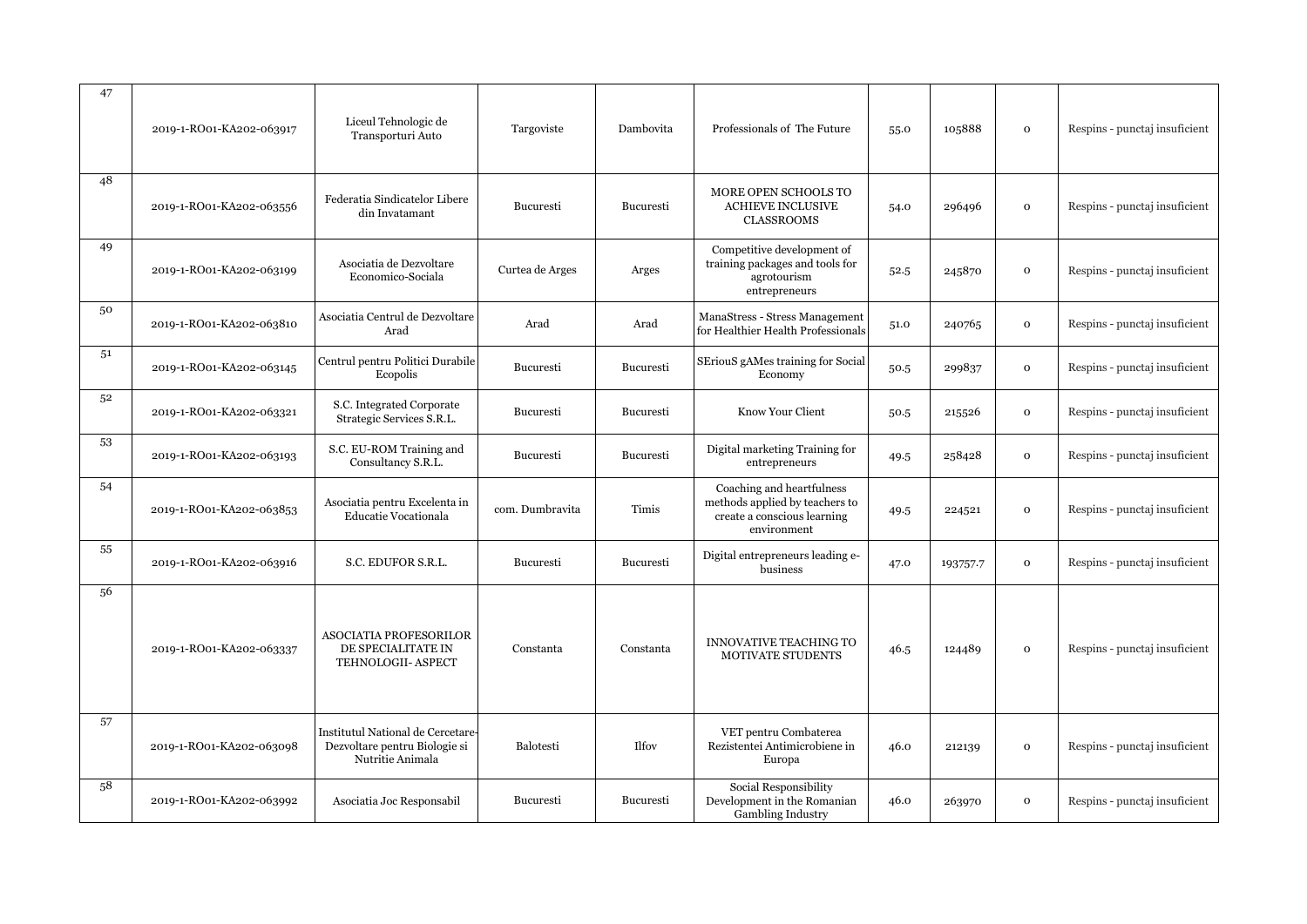| 59 | 2019-1-RO01-KA202-063932 | S.C. IPA S.A.                                                                                   | Bucuresti        | Bucuresti | The Social Inclusion, by the<br>Teachers', Trainers' VET/ eVET,<br>in advanced VR, AR.<br>eEdutainment, with the view of<br>immediate, easy, pleasant VET/<br>eVET of the disadvantaged<br>people, with the first courses in<br>start-ups creation & jobs in digital<br>economy. | 45.0 | 286692 | $\mathbf 0$  | Respins - punctaj insuficient |
|----|--------------------------|-------------------------------------------------------------------------------------------------|------------------|-----------|----------------------------------------------------------------------------------------------------------------------------------------------------------------------------------------------------------------------------------------------------------------------------------|------|--------|--------------|-------------------------------|
| 60 | 2019-1-RO01-KA202-063887 | Asociatia CPIP-Comunitatea<br>pentru Invatarea Permanenta                                       | Timisoara        | Timis     | <b>GREEN CARE</b>                                                                                                                                                                                                                                                                | 43.0 | 294108 | $\mathbf 0$  | Respins - punctaj insuficient |
| 61 | 2019-1-RO01-KA202-063991 | <b>INSTITUTUL NATIONAL DE</b><br>CERCETARE-DEZVOLTARE<br>PENTRU TEXTILE SI<br>PIELARIE - INCDTP | <b>Bucuresti</b> | Bucuresti | Strategic acceleration of the<br>innovation in the field of<br>advanced 3D sensorial materials<br>for digital economy and society                                                                                                                                                | 43.0 | 434146 | $\mathbf O$  | Respins - punctaj insuficient |
| 62 | 2019-1-RO01-KA202-063722 | <b>UNIVERSITATEA</b><br>POLITEHNICA TIMISOARA                                                   | Timisoara        | Timis     | Learning the optimal principles of<br>the hygienic welding destined to<br>manufacture, and maintenance of<br>technological equipment and<br>installations for food and medical<br>technique industries, in<br>accordance with European<br>standards                              | 42.5 | 254647 | $\mathbf 0$  | Respins - punctaj insuficient |
| 63 | 2019-1-RO01-KA202-063859 | Asociatia Centrul European<br>pentru Educatie si Cercetare<br>Juridica                          | Bucuresti        | Bucuresti | <b>Building Organizational Capacity</b><br>in Managing Insider Threats - A<br>Comprehensive Approach for<br>Mapping, Detecting and<br>Countering ThREAtS frOm<br>WithiN                                                                                                          | 42.0 | 293125 | $\mathbf 0$  | Respins - punctaj insuficient |
| 64 | 2019-1-RO01-KA202-063779 | S.C. Work's Quality S.R.L.                                                                      | Bucuresti        | Bucuresti | Turning the Difficulties into<br>Opportunities                                                                                                                                                                                                                                   | 41.5 | 305791 | $\mathbf 0$  | Respins - punctaj insuficient |
| 65 | 2019-1-RO01-KA202-063194 | <b>INSTITUTUL NATIONAL DE</b><br>CERCETARE-DEZVOLTARE<br>PENTRU TEXTILE SI<br>PIELARIE - INCDTP | <b>Bucuresti</b> | Bucuresti | SHOE REtAiLers training                                                                                                                                                                                                                                                          | 41.0 | 293522 | $\mathbf{o}$ | Respins - punctaj insuficient |
| 66 | 2019-1-RO01-KA202-063886 | Asociatia Connect People 2U                                                                     | Pitesti          | Arges     | Learn About Your Future<br>Occupation in A Greener Europe                                                                                                                                                                                                                        | 40.0 | 349312 | $\mathbf 0$  | Respins - punctaj insuficient |
| 67 | 2019-1-RO01-KA202-064019 | UNIVERSITATEA DIN<br><b>BUCURESTI</b>                                                           | Bucuresti        | Bucuresti | Climat, hygiène, immunité - défis<br>pour la future recherche et<br>l'harmonisation de l'éducation                                                                                                                                                                               | 40.0 | 443803 | $\mathbf O$  | Respins - punctaj insuficient |